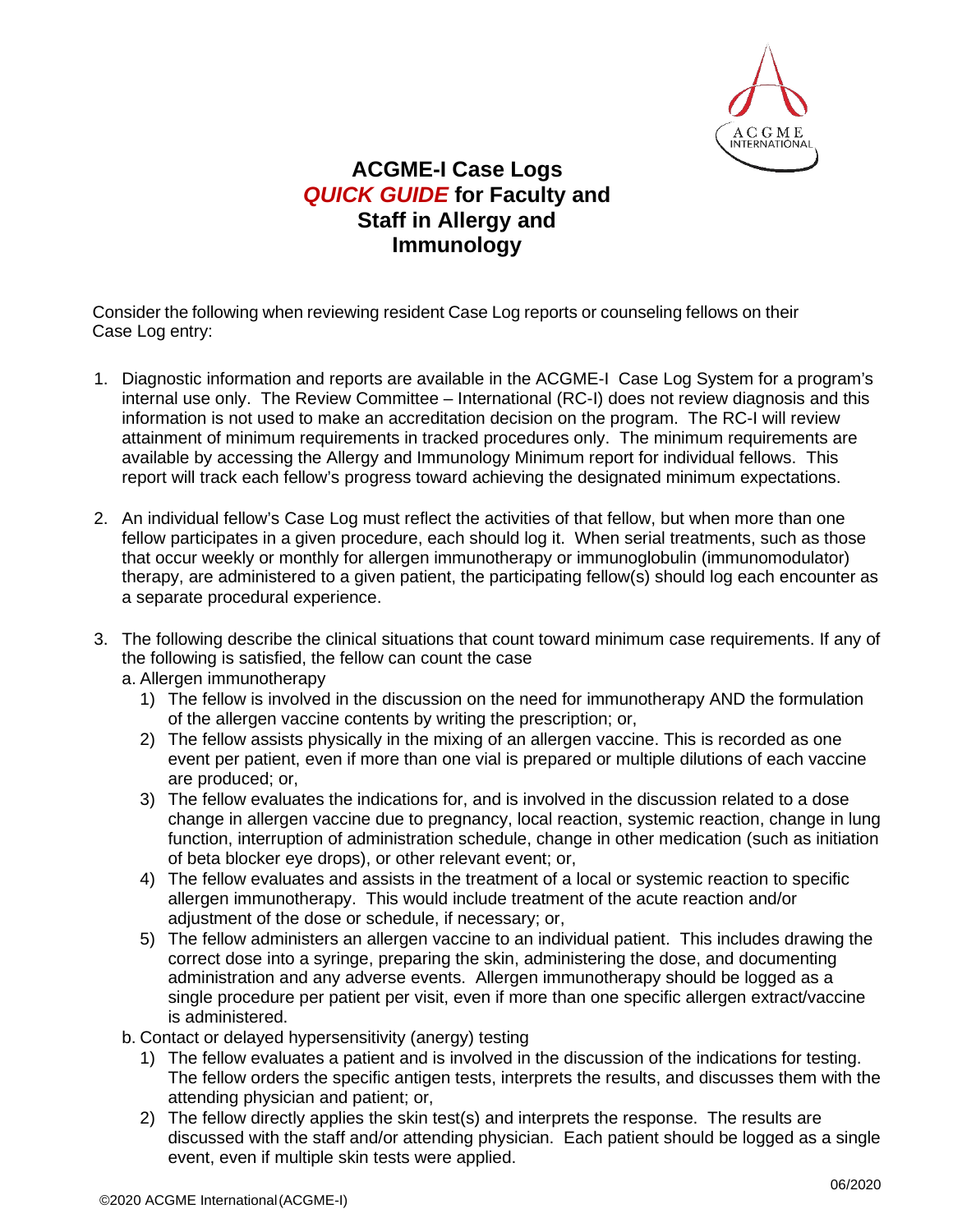c. Drug hypersensitivity diagnosis and treatment

The fellow assesses a patient with history of an adverse drug reaction and develops a desensitization or challenge procedure based upon review of the medical literature, available protocols, and/or discussions with the attending physician. The fellow then orders the specific dosing of the drug, and monitors and documents the results of the desensitization and challenge. The fellow participates in the discussion of risks and benefits with the patient and/or obtains informed consent before the procedure and counsels the patient after administration. To fulfill this criterion the fellow is not required to remain at the bedside throughout the process provided he or she is available to assist should a problem arise, and all applicable institutional protocols are followed.

- d. Food hypersensitivity diagnosis and treatment
	- 1) The fellow evaluates the patient and discusses the need for food challenge testing. The fellow is directly involved in ordering the challenge according to an existing protocol, or in developing a medical literature-based protocol. The fellow interprets the results and discusses them with the attending physician and the patient. Each logged event is an individual patient on a specific day or with a specific antigen. An individual patient would be logged more than once for repeat testing with different antigens. Placebo challenges, however, would not be logged as separate events. Each dose of antigen is NOT logged as a distinct event. The fellow would not have to be present during the actual challenge, but should be immediately available to respond to problems or questions; or,
	- 2) The fellow directly performs a food challenge, either blinded or open, and observes the patient for adverse events. If multiple doses of a specific food or a double-blind challenge is performed involving a single patient, the case should be logged as a single event. If the same patient undergoes challenge with other foods, those challenges should be logged as separate events.
- e. Immediate hypersensitivity skin testing
	- 1) The fellow evaluates the patient, is involved in the discussion of the indications and allergen selection for immediate hypersensitivity skin testing, and interprets the results with the attending physician and the patient; or,
	- 2) The fellow performs percutaneous and/or intradermal skin testing of the patient. Each patient is logged as a single event, not each skin test.
- f. Immunoglobulin treatment and administration, including the use of immunoglobin and immunomodulatory therapy
	- 1) The fellow evaluates a patient, participates in discussing the need for immunoglobin or immunomodulator therapy, and calculates the dose or is involved in writing the order; or,
	- 2) The fellow administers or monitors immunoglobin or immunomodulator therapy to a patient. This may include starting the intravenous or subcutaneous infusion and adjusting the rate. It may also include being present during infusion or administration and actively participating in the monitoring of vital signs and response to any changes; or,
	- 3) The fellow interacts with staff involved in the administration, such as assessing a report of an adverse event and recommending treatment. The fellow would not have to be present during the actual adverse event; or,
	- 4) The fellow is involved in the decision to change the dosage or route of administration of an immunoglobin product or immunomodulator.
- 4. The following definitions are used in case entry fields:
	- a. Patient Type
		- Adult: 18 years or older at the time of the procedure
		- Pediatric: Younger than 18 years at the time of the procedure
		- b. Principal
			- The Principal diagnosis is the main reason for the visit or admission.
			- The Secondary diagnoses are incidental, related, or other diagnoses addressed during this visit.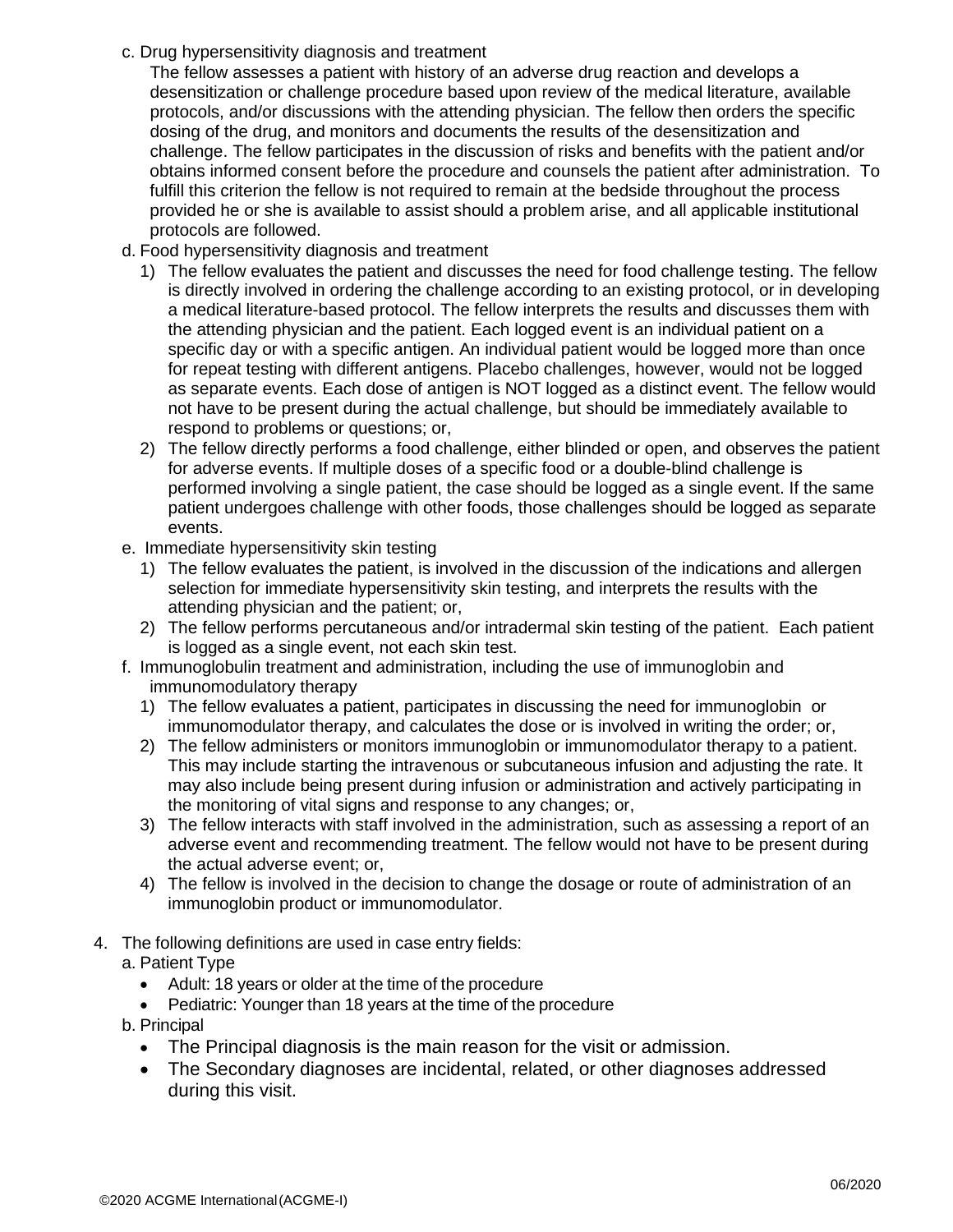## Available Reports

| Log Activity Report                                       | This report allows program directors to note the number of cases or<br>procedures logged by fellows and the date and time that cases or<br>updates were entered. This report is a quick way to keep track of how<br>frequently fellows are entering their cases. For example, if the<br>program has a requirement that fellows must enter cases weekly,<br>running this report on a weekly basis is an easy way to identify those<br>who are not logging their cases.                                                                                                                                                                                                                                                                                                             |
|-----------------------------------------------------------|-----------------------------------------------------------------------------------------------------------------------------------------------------------------------------------------------------------------------------------------------------------------------------------------------------------------------------------------------------------------------------------------------------------------------------------------------------------------------------------------------------------------------------------------------------------------------------------------------------------------------------------------------------------------------------------------------------------------------------------------------------------------------------------|
| Case Brief Report                                         | This is a brief report that lists the procedure, date, case ID,<br>institution, role, attending, and description for each case for the<br>selected fellow.                                                                                                                                                                                                                                                                                                                                                                                                                                                                                                                                                                                                                        |
| Case Detail Report                                        | All information for each case entered into the Case Log System is<br>displayed in this report, making it useful for getting an in-depth view<br>of a fellow's experience during a defined period. For example, this<br>report could be generated for each fellow for the preceding three-<br>month period and used as part of the quarterly evaluation meeting<br>with the program director or designated faculty mentor. The use of<br>filters can provide additional insight into the fellow's activities.                                                                                                                                                                                                                                                                      |
| <b>Code Summary Report</b>                                | This report provides the number of times each procedure or CPT<br>code is entered into the Case Log System by the program's<br>residents. Filtering by specific CPT code, attending, institution,<br>and/or setting can provide information on clinical activity that is<br>useful to make targeted changes in rotation schedules, curriculum,<br>faculty assignments, etc. This report can also be helpful in<br>monitoring the procedures that do not count toward minimums.<br>Choosing non-tracked codes on the area dropdown will show the<br>procedures that have been entered and will not count toward<br>minimum requirements. Although CPT codes are not necessary<br>when entering cases, review of these codes can determine if<br>cases are being correctly entered. |
| <b>Tracked Procedures</b>                                 | This report provides a summary and description of all of the cases<br>defined by the specialty that can be entered into the ACGME-I Case<br>Log System. This report is organized by area and type and is useful<br>to get a comprehensive listing of all procedures that are available to<br>be tracked.                                                                                                                                                                                                                                                                                                                                                                                                                                                                          |
| Allergy and Immunology<br>Minimum                         | The report can be obtained for all fellows or for individual<br>fellows and indicates the total number of cases entered for<br>those procedures that have minimum requirements.                                                                                                                                                                                                                                                                                                                                                                                                                                                                                                                                                                                                   |
| Allergy and Immunology<br>Key Diagnosis and<br>Procedures | This report will track fellow progress toward achieving minimum<br>numbers, a separate report should be generated for each fellow<br>using the default settings.                                                                                                                                                                                                                                                                                                                                                                                                                                                                                                                                                                                                                  |
| <b>Experience by Credit</b>                               | The report can be obtained for all fellows or for individual<br>fellows and indicates the total number of cases entered for<br>all procedures and diagnoses that are tracked. The report<br>also indicates if the diagnoses was credited as a primary or<br>secondary diagnosis.                                                                                                                                                                                                                                                                                                                                                                                                                                                                                                  |